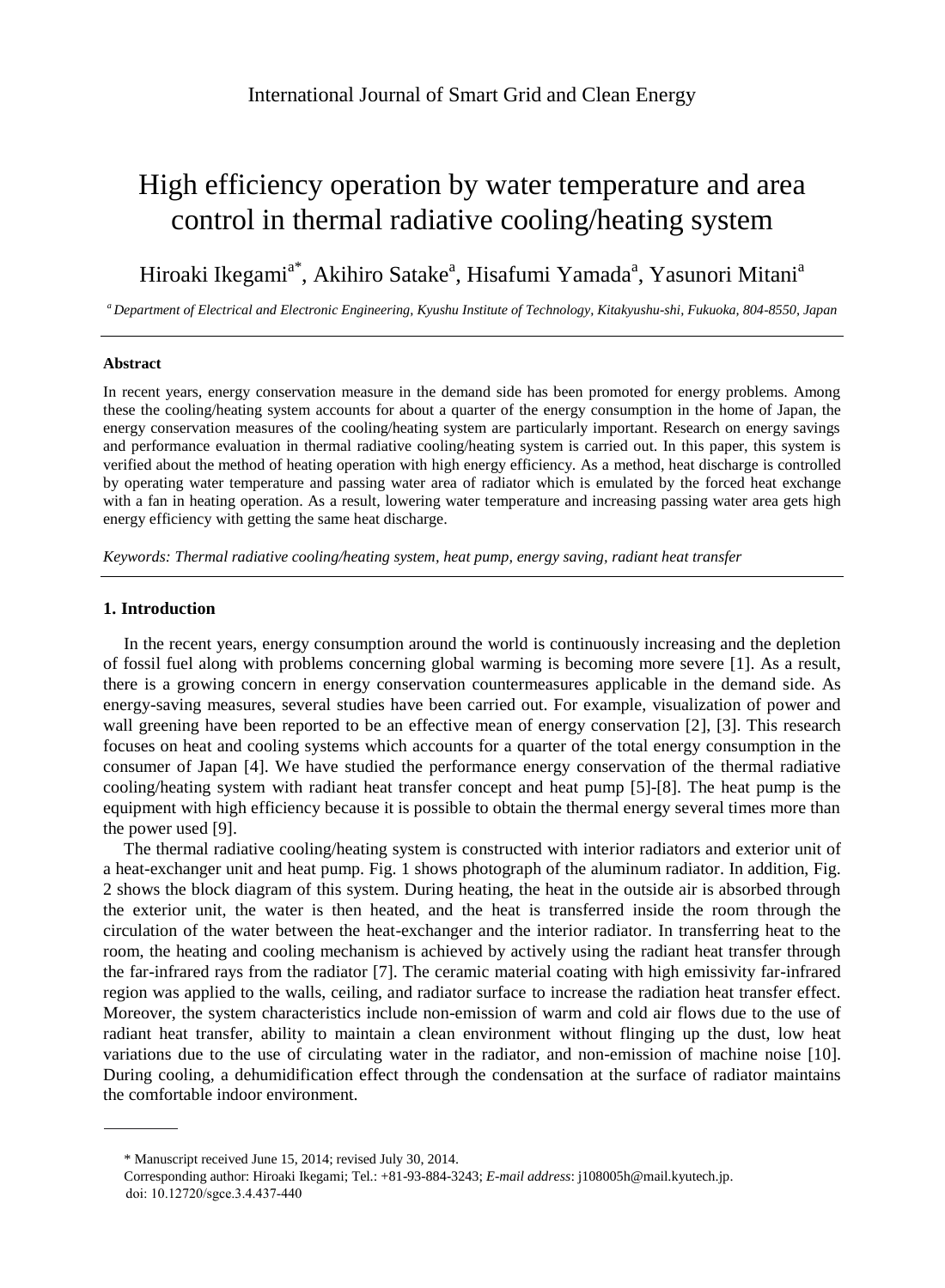

Fig. 1. Photograph of the aluminum radiator.



Fig. 2. Block diagram of the thermal radiative cooling/heating system.

In this paper, the operation with high energy conservation in thermal radiative cooling/heating system was investigated by coefficient of performance (COP) in heating that obtained through emulating experiment. As a method, heat discharge was controlled by variation of passing water area and water temperature. Furthermore, COP was calculated by diving heat discharge by power consumption.

# **2. Experimental COP Evaluation by Emulating the Increase of Passing Water Area**

## *2.1. Experimental background*

In the experiment, the thermal radiative cooling/heating system with an indoor aluminium radiator was used, which is installed in a room with a floor area of 50  $m^2$  and ceiling height of 2.6 m on the 4<sup>th</sup> floor of a 4-story building inside Kyushu Institute of Technology Tobata campus. In this system, the heat discharge is controlled mainly by the regulation of the flowing water temperature in the radiator. Also, with the same water temperature settings, it is observed that lowering the outflowing water temperature to the heat exchanger increases COP. In this case, when the temperature difference between the inflowing and outflowing water in the radiator is increased, COP also increases [8]. Moreover, it is easily guessed that COP is improved through the lowering of the outflowing water temperature by increasing the passing water area. However, it is structurally impossible to vary the area of the current radiator under study. To emulate the same effect of increasing the area of the radiator, an electric fan with setting of low, medium, and high air flows is used to lower the temperature of the outflowing water. Here, the relationship of the equivalent area emulated by the air flows is observed. Through the management of the water temperature and passing water area, the heat discharge is controlled for high COP.

## *2.2. Verification of emulated passing water area by air flow*

First, the passing water area emulated by air flows is verified. There are 10 aluminum radiators and water flows in each of these radiators (as seen on Fig. 1). Therefore, assuming that the heat discharge is proportional to difference of temperature between water temperature *T* and room temperature *Troom*, and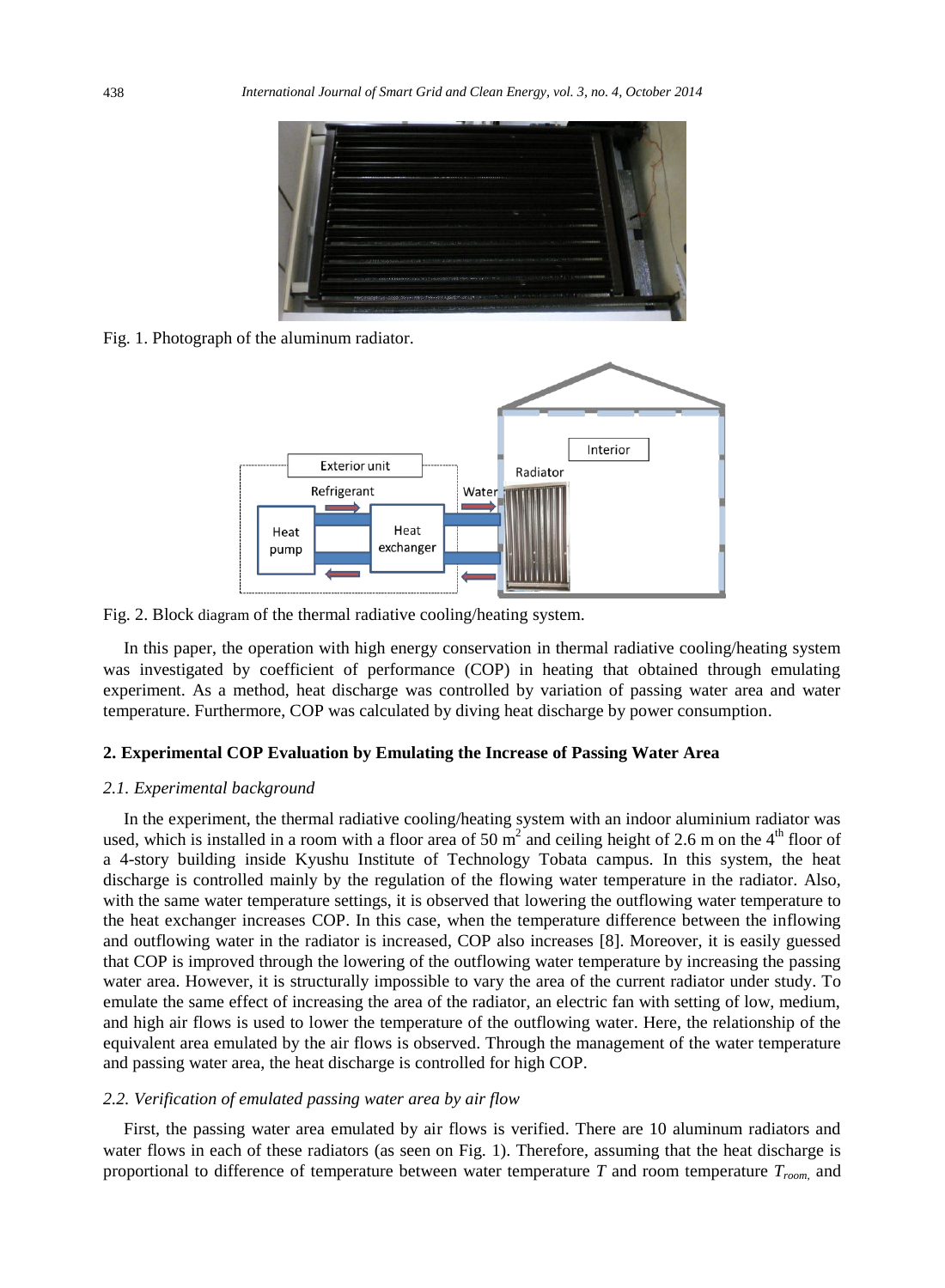letting the number of radiators be *x*, and the inflowing water temperature be  $T_0$ , the water temperature  $T$ in the *x*th radiator can be expressed in the following exponential equation as:

$$
T = (T_0 - T_{room}) \exp(-\alpha x) + T_{room} \tag{1}
$$

Under room temperature of 21 $\degree$ C, measuring the temperature of the inflowing water in each of the radiators and fitting of the data to satisfy in equation (1) resulted to  $\alpha = 0.011$  in each radiator. Given the inflowing and the outflowing water temperature and by using equation (1), the number of radiators corresponding to the amount of air flow is estimated. In low air flow, the number of radiators is estimated to be 15. In medium and in strong air flow, it is estimated to be 17 and 19, respectively. In the case of 10 radiators, the passing water area is 3.6  $m^2$ . In low, medium, and high air flow, the passing water area corresponding to 5.4, 6.1, and 6.9  $m^2$  were determined.

# *2.3. Evaluation of heat discharge and change of temperature of the outflowing water*

The heat discharge and the change in temperature of the outflowing water corresponding to a change in area emulated by different air flows are shown in Fig. 3 and Fig. 4. In each temperature setting, it is observed that the heat discharge is increased and the outflowing water temperature is lowered by increasing the passing water area (air flow). It is found that a maximum of 40% increase in the heat discharge is achieved by variation of the passing water area, and the percentage rise is increased when the temperature setting is also increased. Also, a same heat discharge is obtained with a passing water area of 6.9 m<sup>2</sup> at 40<sup>°</sup>C and with a passing water area of 3.6 m<sup>2</sup> at 50<sup>°</sup>C. Moreover, an equal heat discharge can be obtained by increasing the passing water area even in the case of low or higher water temperature.



Fig. 3. Variation of heat discharge by passing water area.

Fig. 4. Variation of outflowing water temperature by passing water area.

# *2.4. Evaluation of energy conservation through passing water area and water temperature control*

Fig. 5 shows the variation of COP corresponding to changes in the passing water area in 40  $\degree$ C and 50  $\degree$ C water temperature. In the same temperature settings, COP is improved and is found to be proportional to the passing water area. In Fig. 5, the red circle corresponds to a passing water area of 6.9 m<sup>2</sup> at 40 °C, and the passing water area of 3.6 m<sup>2</sup> at 50 °C in which both cases has 2200 W heat discharge (as seen on Fig. 3). The power consumption is 670 W in the case of 40 °C, and 880 W in the case of 50 °C. Thus, with the same heat discharge, power consumption is 24% lower in the case of 40  $\degree$ C. Also, the temperature of the outflowing water in the case of 40, and 50 $\degree$ C are 35.7 and 46.4 $\degree$ C, respectively. Accordingly, the COPs in two cases are 3.3 and 2.5. The reason that increase of COP is presumed because outflowing water temperature lowered by lowering of setting water temperature and increasing of passing water area. Fig. 6 is a graph. Its horizontal axis is the heat discharge when varying emulated passing water area and setting water temperature, and vertical axis is COP. When getting same amount of heat discharge, COP tends to be high so that setting water temperature is low. That is, in the case of comparable heat discharge, COP is high by lowering of setting water temperature and increasing of passing water area in heating operation.